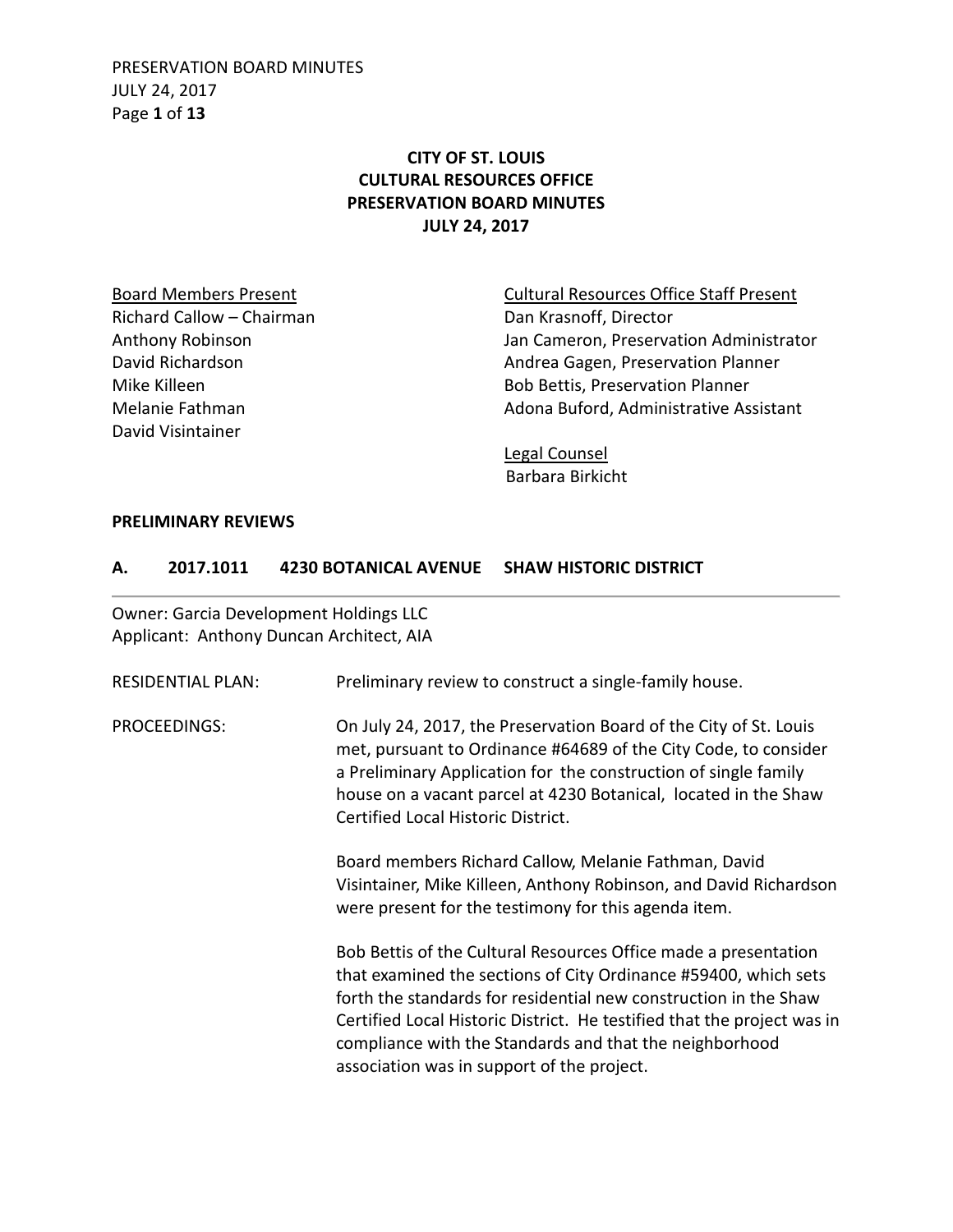PRESERVATION BOARD MINUTES JULY 24, 2017 Page **2** of **13**

|                           | Tony Duncan, project architect, was present but did not testify.                                                                                                                                                                                                                                                                                                                                                                                                                |
|---------------------------|---------------------------------------------------------------------------------------------------------------------------------------------------------------------------------------------------------------------------------------------------------------------------------------------------------------------------------------------------------------------------------------------------------------------------------------------------------------------------------|
| <b>FINDINGS OF FACTS:</b> | The Preservation Board found that:<br>The proposed site for construction, 4230 Botanical Ave, is<br>located in the Shaw Local Historic District;<br>The proposed massing, scale, and proportions of the building<br>$\bullet$<br>is appropriate for its site and compatible with adjacent<br>buildings. The design is compatible as a contemporary design<br>within the context of the block and district.                                                                      |
| <b>BOARD ACTION:</b>      | It was the decision of the Preservation Board to grant preliminary<br>approval to the proposed new construction with the stipulation<br>that details and specifications are submitted to the Cultural<br>Resources Office for review and that final plans and exterior<br>materials are approved by the Cultural Resources Office. The<br>motion was made by Commissioner David Visintainer and<br>seconded by Commissioner Anthony Robinson. The motion<br>passed unanimously. |

### **B. 2017.1084 1001-03 RUSSELL BLVD. SOULARD HISTORIC DISTRICT**

Owner: 1001 Russell, LLC Applicant: Ebersoldt & Associates – Dustin Bopp AIA

| <b>RESIDENTIAL PLAN:</b> | Preliminary review to construct three-story mixed use building.                                                                                                                                                                                                                                                                                                                                               |
|--------------------------|---------------------------------------------------------------------------------------------------------------------------------------------------------------------------------------------------------------------------------------------------------------------------------------------------------------------------------------------------------------------------------------------------------------|
| <b>PROCEEDINGS:</b>      | On July 24, 2017, the Preservation Board of the City of St. Louis<br>met, pursuant to Ordinance #64689 of the City Code, to consider a<br>preliminary review application to construct a 4-story mixed-use<br>building at 1001-03 Russell Boulevard, located in the Soulard<br>Neighborhood Local Historic District. The application was<br>submitted by the project developer.                                |
|                          | Board members Richard Callow (Chair); Michael Killeen; David<br>Visintainer; David Richardson; Melanie Fathman; and Anthony<br>Robinson were present for the testimony for this agenda item.                                                                                                                                                                                                                  |
|                          | Jan Cameron of the Cultural Resources Office made a presentation<br>that examined the sections of City Ordinance #57978, which sets<br>forth the standards for demolition and new construction in the<br>Soulard Historic District. She indicated that the project was<br>generally in compliance with the historic district standards for new<br>construction; with the exception of the lap siding that was |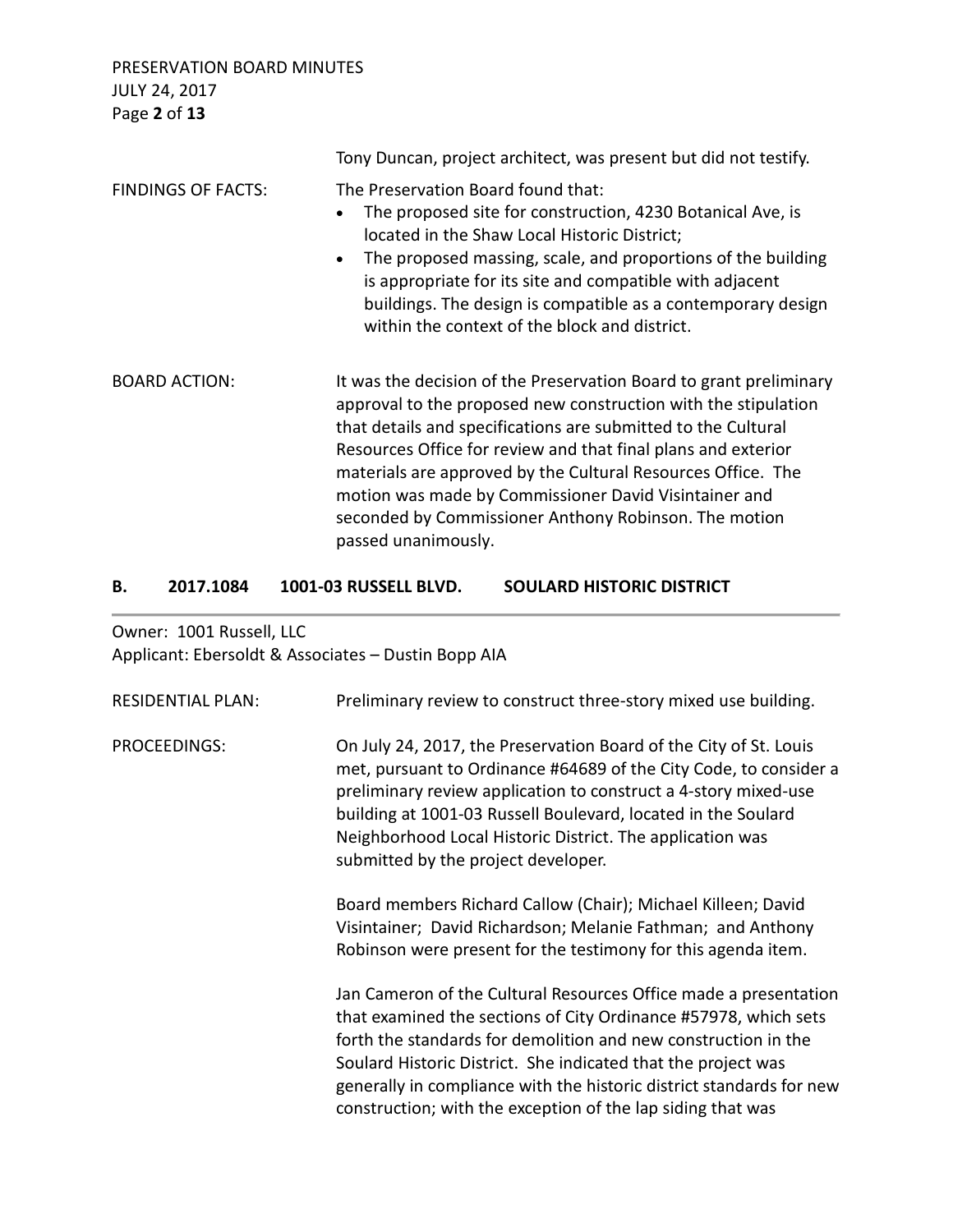# PRESERVATION BOARD MINUTES JULY 24, 2017 Page **3** of **13**

|                           | proposed for portions of the east and west secondary elevations.<br>As these facades were visible from the street, she suggested that<br>brick be required to return the length of both facades.                                                                                                                                                                                                                                                                                                                                                                                                                                                                                                                                                          |
|---------------------------|-----------------------------------------------------------------------------------------------------------------------------------------------------------------------------------------------------------------------------------------------------------------------------------------------------------------------------------------------------------------------------------------------------------------------------------------------------------------------------------------------------------------------------------------------------------------------------------------------------------------------------------------------------------------------------------------------------------------------------------------------------------|
|                           | Ms. Cameron submitted a letter from Alderman Coatar that stated<br>his support for the project, and a copy of an email from Kathy<br>Beyer, a Soulard resident also in support of the project but<br>requesting additional landscaping.                                                                                                                                                                                                                                                                                                                                                                                                                                                                                                                   |
|                           | Kathy Barkey, Soulard resident, stated her general support for the<br>project, but questioned the ceiling heights and proportions of the<br>balcony openings. She supported the staff recommendation for<br>additional brick.                                                                                                                                                                                                                                                                                                                                                                                                                                                                                                                             |
|                           | Dustin Bopp of Ebersoldt & Associates, the project architect,<br>testified in support of the project and explained the development<br>of the design. He stated that the ceiling heights on all floors would<br>be nine feet and that he would ask the developers regarding<br>additional brick.                                                                                                                                                                                                                                                                                                                                                                                                                                                           |
| <b>FINDINGS OF FACTS:</b> | The Preservation Board found that:<br>The proposed new construction is a three-story mixed-use<br>٠<br>building. The building responds to the intent of the New<br>Construction section of the Soulard Historic District Standards,<br>while not meeting every standard;<br>The building has a somewhat larger mass than adjacent<br>$\bullet$<br>properties, but approximates them in height. Vertical divisions<br>added to the front façade would mitigate the disproportionate<br>length of the building;<br>The street façade materials will brick, and meet the standards<br>$\bullet$<br>for façade materials. The lap siding proposed for the side<br>elevations does not meet the standards and will be<br>exposed to some view from the street. |
|                           | A review of the Soulard Historic District New Construction<br>Standards indicates that the proposed building meets the<br>requirement for architectural compatibility with the existing block<br>face as to building setback, scale, articulation, overall architectural<br>character and exterior materials, with the exception of lap siding<br>proposed side facades. The street façade materials will brick, and<br>meet the standards for façade materials. The lap siding proposed<br>for the majority of the west elevation and the rear does not meet<br>the standards.                                                                                                                                                                           |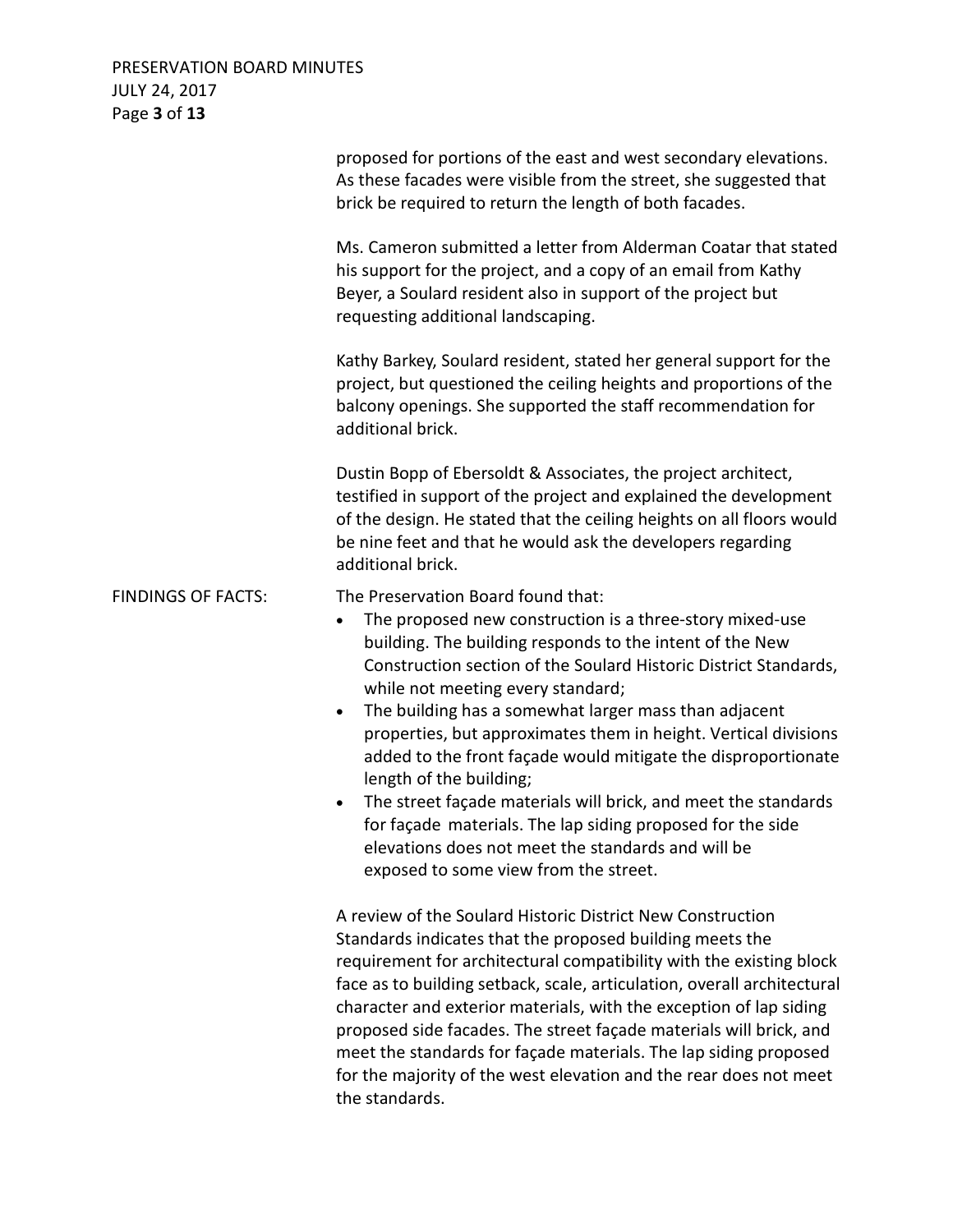BOARD ACTION: It was the decision of the Preservation Board to grant preliminary approval to the proposal, with the condition that brick on the side elevations extends to the rear of each façade; and that exterior details and materials be reviewed and approved by the Cultural Resources Office. The motion was made by Board Commissioner Anthony Robinson and seconded by Commissioner Melanie Fathman. The motion passed unanimously.

## **C. 2017.1089 5621 WATERMAN BLVD. CENTRAL WEST END HISTORIC DISTRICT**

Owner: Edgewater Real Estate Company Applicant: Killeen Studio Architects – Mike Killeen

| <b>RESIDENTIAL PLAN:</b> | Preliminary review to construct a four-story apartment building<br>with ground level parking.                                                                                                                                                                                                                                                                                                                                                                                                                                                    |  |
|--------------------------|--------------------------------------------------------------------------------------------------------------------------------------------------------------------------------------------------------------------------------------------------------------------------------------------------------------------------------------------------------------------------------------------------------------------------------------------------------------------------------------------------------------------------------------------------|--|
| PROCEEDINGS:             | On July 24, 2017, the Preservation Board of the City of St. Louis<br>met, pursuant to Ordinance #64689 of the City Code, to consider a<br>preliminary review application to construct a 4-story residential<br>building with ground floor parking at 5612 Waterman Boulevard,<br>located in the Central West End Certified Local Historic District.<br>The application was submitted by the project architect.                                                                                                                                   |  |
|                          | Board members Richard Callow (Chair); David Visintainer, David<br>Richardson, Melanie Fathman and Anthony Robinson were<br>present for the testimony for this agenda item. Michael Killeen<br>recused himself.                                                                                                                                                                                                                                                                                                                                   |  |
|                          | Jan Cameron of the Cultural Resources Office made a presentation<br>that examined the sections of City Ordinance #69423, which sets<br>forth the standards for demolition and new construction in the<br>Central West End Historic District. She indicated that the project<br>was generally in compliance with the historic district standards for<br>new construction, with the exception of a proposed garage door<br>on the west side facing Clara Avenue. She explained that this was<br>necessary as the parcel had no access to an alley. |  |
|                          | Ms. Cameron stated that although the Development Committee of<br>the Central West End Association had received plains of the<br>project for review, to date the Cultural Resources Office had not                                                                                                                                                                                                                                                                                                                                                |  |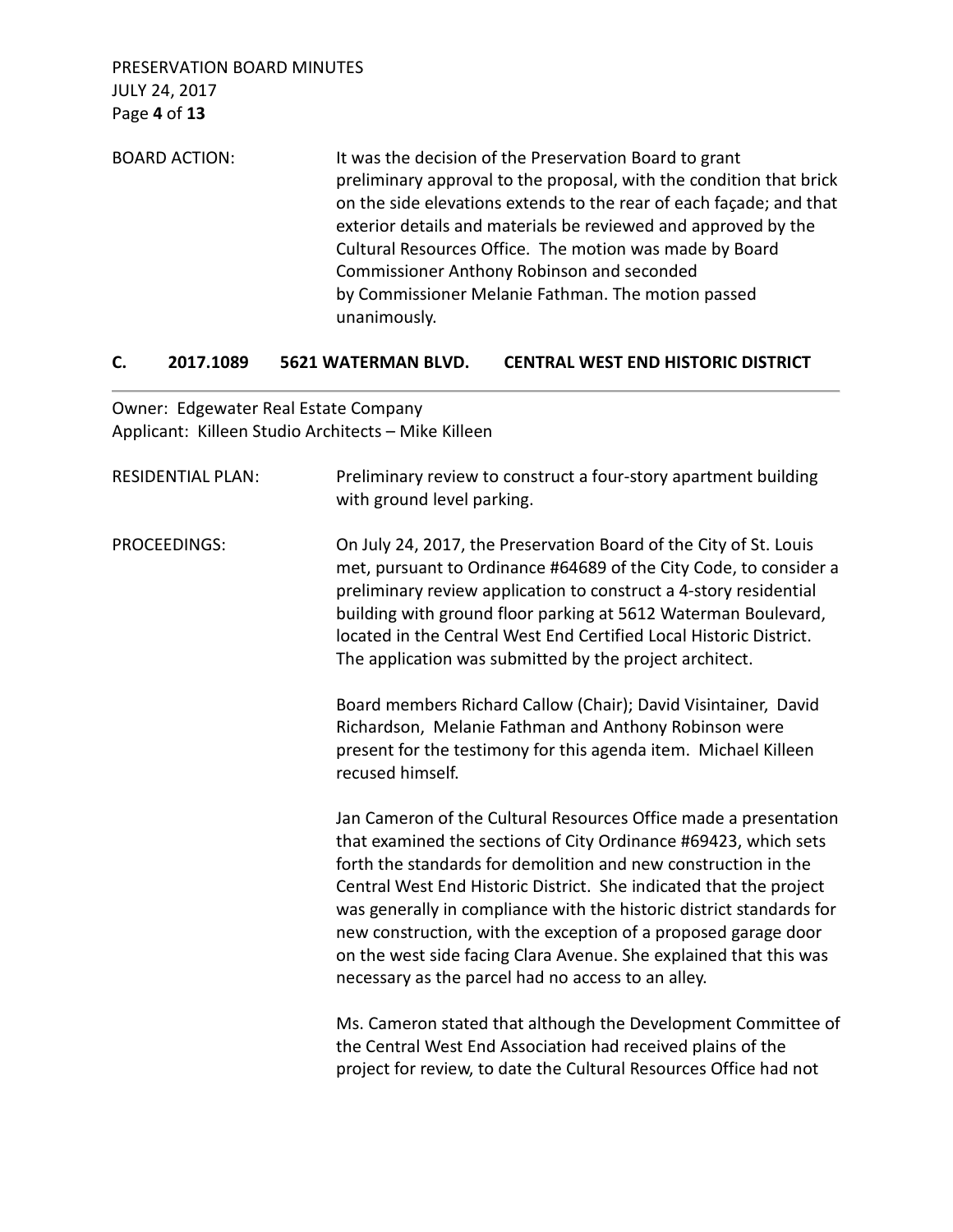PRESERVATION BOARD MINUTES JULY 24, 2017 Page **5** of **13** heard from them, nor had the Alderman for the 28<sup>th</sup> Ward commented upon the project. E. J. Sansone of Edgewater Real Estate Company, the project developer, testified in support of the project. FINDINGS OF FACTS: The Preservation Board found that: • 5612 Waterman Boulevard is located in the Central West End Local Historic District; • The design generally complies with the requirement of the Central West End Standards for New Construction that new buildings replicate the siting, massing, scale, street rhythm and exterior materials of adjacent buildings; and • The proposal conforms to most of the New Construction Standards except for curb-cuts and driveways; it is unable to comply with this requirement as there is no alley access. BOARD ACTION: It was the decision of the Preservation Board to grant preliminary approval of the proposed construction, with the condition that exterior details and materials are reviewed and approved by the Cultural Resources Office staff. The motion was made by Commissioner Melanie Fathman and seconded by Commissioner David Visintainer. The motion passed with five members voting unanimously.

## **APPEALS OF DENIALS**

**D. 2017.0561 4325, 4327, 4329 SWAN FOREST PARK SE NATIONAL REGISTER DISTRICT & PRESERVATION REVIEW DIST.** 

Owner: 4329 Swan LLC – Guy Slay Applicant: Bellon Salvage and Rehabbing – Don Bellon

| <b>DEMOLITION PLAN:</b> | Appeal of a demolition permit application to demolish<br>three one-story single family houses.                                                                                                                                                                                                                                                                                                                     |
|-------------------------|--------------------------------------------------------------------------------------------------------------------------------------------------------------------------------------------------------------------------------------------------------------------------------------------------------------------------------------------------------------------------------------------------------------------|
| PROCEEDINGS:            | On July 24, 2017, the Preservation Board of the City of St. Louis<br>met, pursuant to Ordinance #64689 of the City Code, to consider<br>a Preliminary Review for the demolition of three single-family<br>frame residential buildings at 4325, 4327, and 4329 Swan Avenue<br>in the Forest Park Southeast National Register Historic District;<br>they will be replaced by four attached townhouses. The buildings |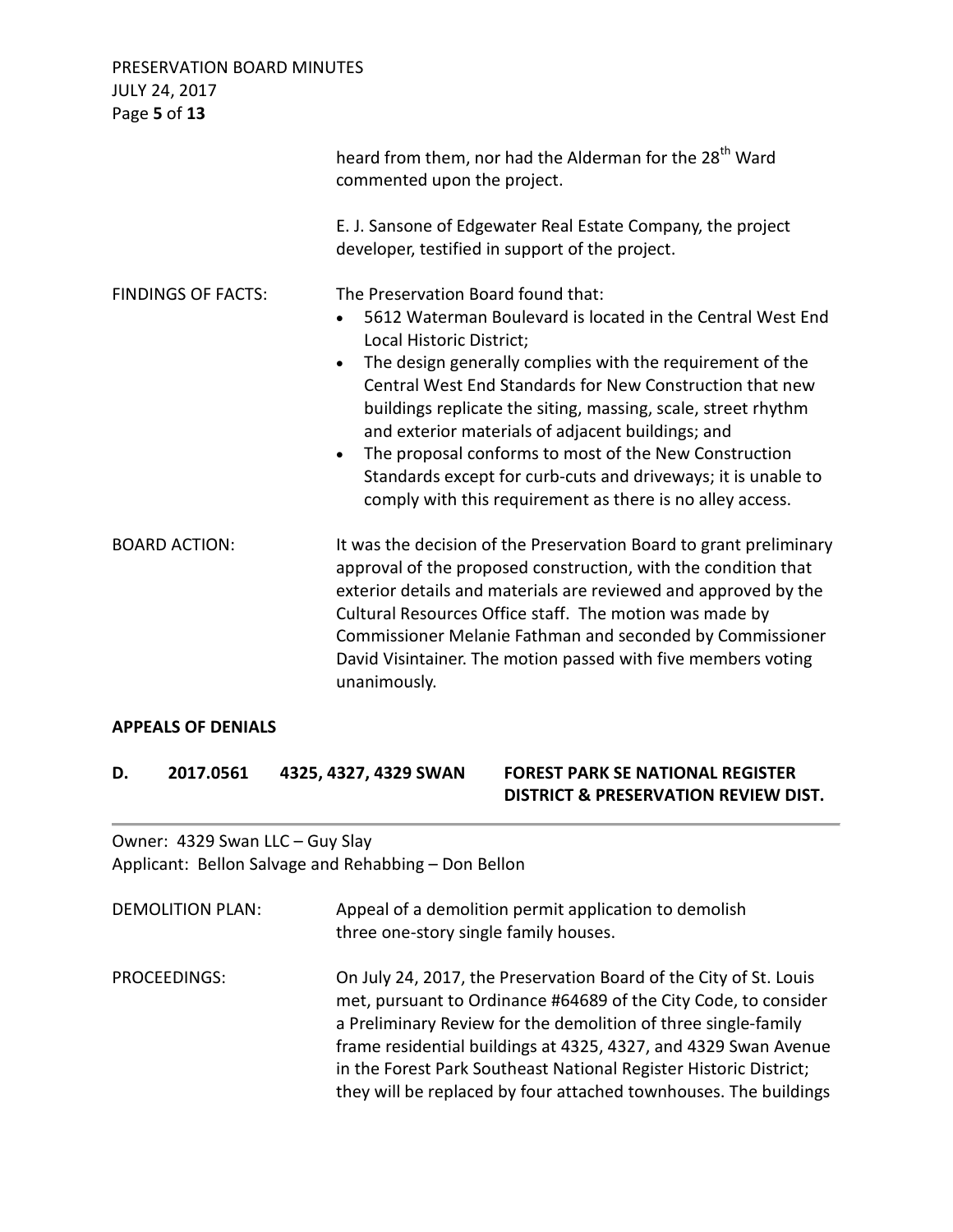## PRESERVATION BOARD MINUTES JULY 24, 2017 Page **6** of **13**

proposed for demolition are contributing resources to the Historic District.

The developer for the project, Mangrove Inc., submitted the item for review. Board members Richard Callow (Chair), David Visintainer, Melanie Fathman, Mike Killeen, Anthony Robinson and David Richardson were present for the testimony for this agenda item.

Bob Bettis, staff for the Cultural Resources Office submitted Ordinance 64689 and Ordinance 64832, into the record. In addition, letters from  $17<sup>th</sup>$  Ward Alderman Joe Roddy, Park Central Development, Washington University and members of the public in support of the project were entered into the record. Mr. Bettis briefly highlighted the staff recommendation to uphold the Director's denial of the demolitions.

Mr. Bettis discussed the criteria for review in the ordinance. The buildings at 4325, 4327, and 4329 Swan Avenue are Merit structures. The structures are "Sound" under the definition of the ordinance. The conditions in the area include buildings that are occupied and some that are vacant.

Chris Colizza, representing Mangrove, Inc., spoke in favor of the project. He outlined the scope of work for the project and detailed the condition and history of each of the buildings proposed for demolition. He also introduced into the record a letter of support from the homeowner directly adjacent to the proposed demolitions.

Board Member David Richardson asked to clarify outside funding sources and construction time frames. Mr. Colizza explained that Mangrove Inc. is applying for tax credits to help fund the project and the start of the project is contingent on the awarding of those credits.

Jeff McGee, The architect, spoke in favor of the project.

FINDINGS OF FACTS: The Preservation Board found that:

- 4325, 4327, and 4329 Swan Avenue are located within a Preservation Review District and contributing resources to a National Register Historic District;
- The buildings are "Sound";
- The buildings are Merit" structures;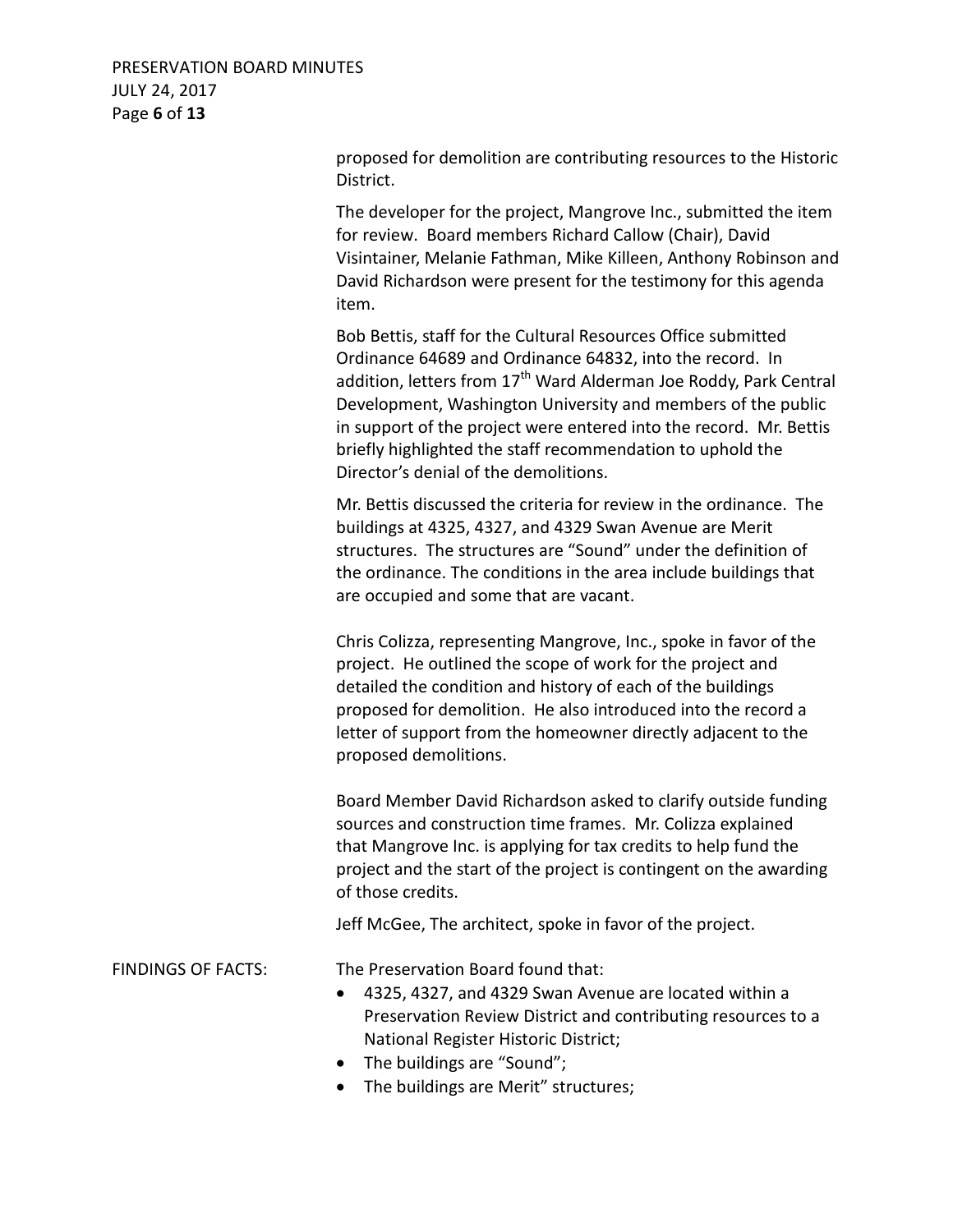PRESERVATION BOARD MINUTES JULY 24, 2017 Page **7** of **13**

|                      | The proposed new construction is architecturally compatible<br>$\bullet$<br>with the houses on the block. However, the scale of the<br>building is larger than the surrounding historic context on the<br>block.                                                                                                                                      |
|----------------------|-------------------------------------------------------------------------------------------------------------------------------------------------------------------------------------------------------------------------------------------------------------------------------------------------------------------------------------------------------|
| <b>BOARD ACTION:</b> | It was the decision of the Preservation Board to overturn the<br>staff denial of the demolition permit application of the three<br>structures subject to a subject to review of the design from the<br>Cultural Resources Office, a building permit being approved and<br>ready for pick up, the project be funded and bank financing is in<br>place. |
|                      | The motion was made by Commissioner Anthony Robinson<br>and seconded by Commissioner Melanie Fathman. The motion<br>passed unanimously.                                                                                                                                                                                                               |

## **E. 2017.0669 5857-65 DR. ML KING DR. WELLSTON LOOP COMMERCIAL & NATIONAL REGISTER DISTRICT**

Owner: Nora J. and Brenda Ollie Applicant: Cheyenne Contracting – Charles Hemphill

| <b>DEMOLITION PLAN:</b> | Appeal of a demolition permit application to demolish a<br>two-story brick commercial building.                                                                                                                                                                                                                                                                                                                                                                                            |
|-------------------------|--------------------------------------------------------------------------------------------------------------------------------------------------------------------------------------------------------------------------------------------------------------------------------------------------------------------------------------------------------------------------------------------------------------------------------------------------------------------------------------------|
| PROCEEDINGS:            | On July 24, 2017, the Preservation Board of the City of St. Louis<br>met, pursuant to Ordinance #64689 of the City Code, to consider<br>an appeal of the Director's denial to demolish a commercial<br>building at 5857-5865 Dr. Martin Luther King Drive, in the<br>Wellston Loop National Register Historic District. The building<br>proposed for demolition is a contributing building to the Historic<br>District. One of the property owners, Brenda Ollie, submitted the<br>appeal, |
|                         | Board members Richard Callow (Chair), David Visintainer, Melanie<br>Fathman, Mike Killeen, Anthony Robinson and David Richardson<br>were present for the testimony for this agenda item.                                                                                                                                                                                                                                                                                                   |
|                         | Bob Bettis of the Cultural Resources Office submitted Ordinance<br>64689 and Ordinance 64832, and his presentation into the record.<br>Mr. Betts briefly highlighted the staff recommendation that the<br>Preservation Board uphold the Director's denial of the demolition                                                                                                                                                                                                                |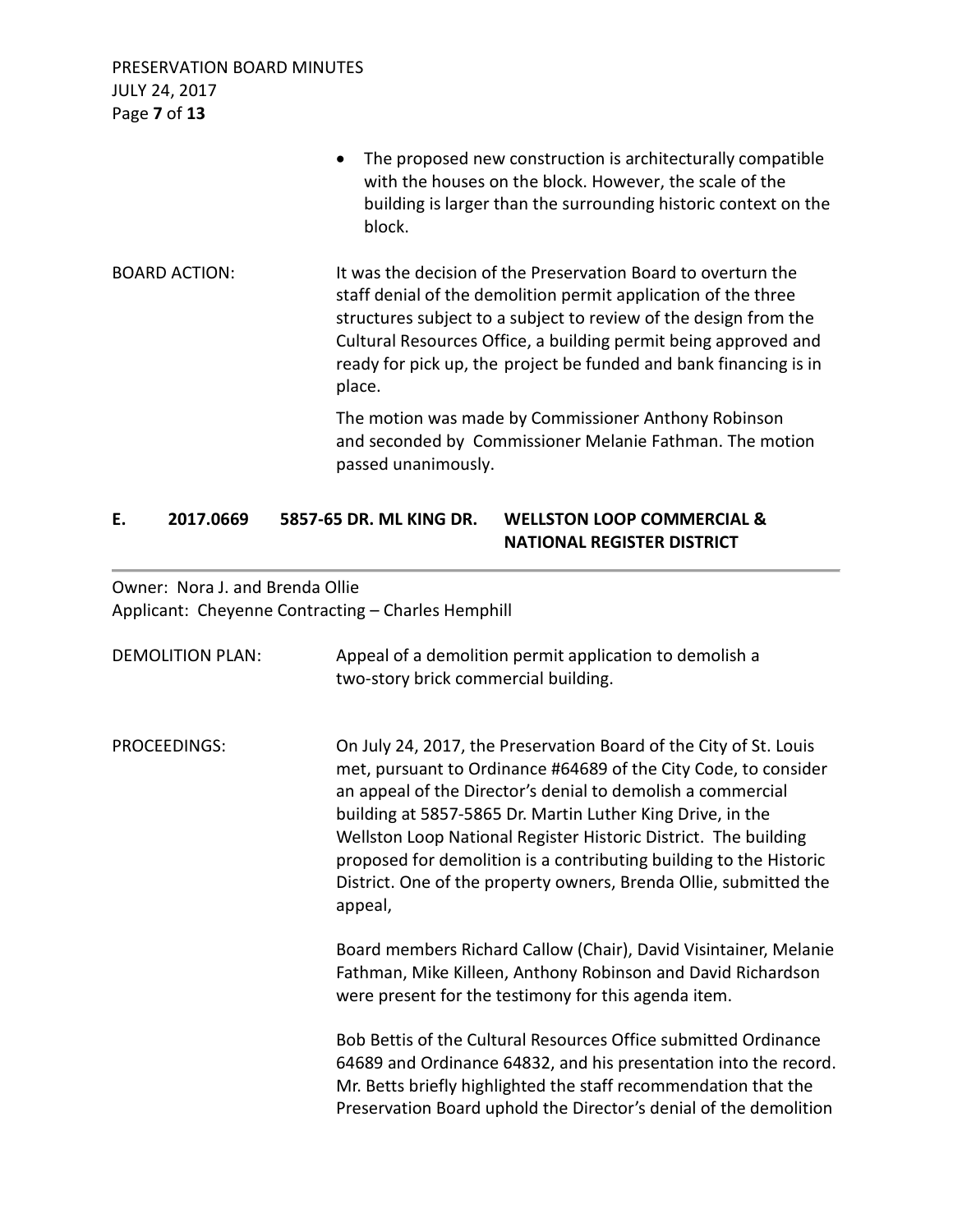## PRESERVATION BOARD MINUTES JULY 24, 2017 Page **8** of **13**

of 5857-5865 Dr. Martin Luther King Drive. He stated that Alderman Boyd had verbally given his support for the staff recommendation to uphold the denial.

Mr. Bettis discussed the criteria for review in the ordinance. The building at 5857-5865 Dr. Martine Luther King Drive is a Merit structure. The structure is "sound" under the definition of the ordinance. The conditions in the area include buildings that are occupied and some that are vacant. The loss of the building would create a large empty space along Dr. Martin Luther King Drive. It was noted that there was a recent City and Neighborhood initiative to develop a plan for the future of the Wellston Loop area. Mr. Bettis also noted that Alderman Jeffrey Boyd gave verbal support to the Staff recommendation.

Brenda Ollie, the owner, spoke in favor of the demolition. She stated that the building needed to be demolished due to its deteriorating condition, neighborhood safety, and a lack of personal funds to rehab the building. The owner stated she inherited the property over twenty years ago and the building was partially occupied up until about a decade ago. She also stated that trash dumping in the rear of the property has been an ongoing issue and feels that securing the property will not solve the issue. The owner did not provide any evidence of financial hardship, structural instability as documented by a licensed engineer or actual costs for rehabilitation. She stated that she spoke with a developer/rehabber who told her it would take up to \$300,000 to get the building back in livable condition. She did state that a demolition contractor was willing to demolish the building free of charge. The owner said that she has attempted to sell the building but did not receive what she felt was a fair offer. The owner has stated that there is no plan for new construction on the site following the demolition and that it would be a vacant lot with a fence.

FINDINGS OF FACTS: The Preservation Board found that:

- 5857-65 Dr. Martin Luther King Drive is within a Preservation Review District and National Register Historic District.
- The building is "Sound."
- The building is a "Merit" structure.
- There is no proposed new construction for the parcel.
- Dr. Martin Luther King Drive was the focus of a strategic planning report in September of 2016. The property at 5857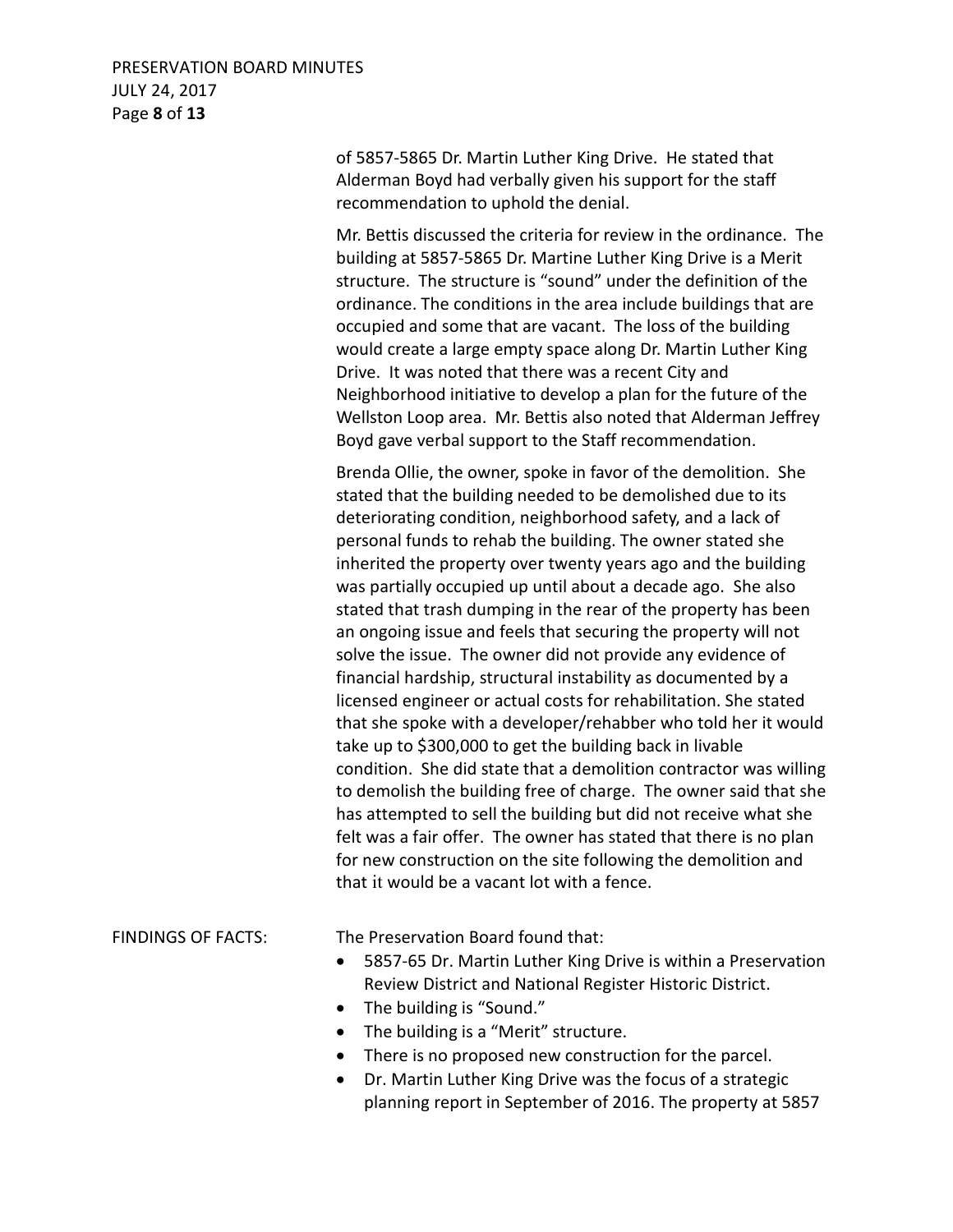| PRESERVATION BOARD MINUTES                                                                                                                                                                                 |
|------------------------------------------------------------------------------------------------------------------------------------------------------------------------------------------------------------|
| Dr. Martin Luther King Drive was identified as an important<br>resource worthy of preservation and future reuse.                                                                                           |
| It was the decision of the Preservation Board to uphold the<br>Directors denial of the demolition permit application of 5857-<br>5865 Dr. Martin Luther King Drive.                                        |
| The motion was made by Commissioner Melanie Fathman made the<br>motion. Mr. David Visintainer seconded the motion. Commissioner<br>David Richardson opposed the motion. The motion carried four to<br>one. |
|                                                                                                                                                                                                            |

| 2017.0694 | <b>925 ANN AVENUE</b> | <b>SOULARD HISTORIC DISTRICT</b> |
|-----------|-----------------------|----------------------------------|
|           |                       |                                  |

Owner: Randall Brown and John Martinelli Applicant: Luxe Painting – Dan Stuart

| <b>RESIDENTIAL PLAN:</b>  | Appeal of a building permit application to construct a dormer at<br>the front facade of alley building.                                                                                                                                                                                                                                                   |
|---------------------------|-----------------------------------------------------------------------------------------------------------------------------------------------------------------------------------------------------------------------------------------------------------------------------------------------------------------------------------------------------------|
| PROCEEDINGS:              | On July 24, 2016, the Preservation Board of the City of St. Louis<br>met, pursuant to Ordinance #64689 of the City Code, to<br>consider an appeal of the Director's Denial of a building permit to<br>install a dormer on an alley building at 925 Ann Avenue, in<br>the Soulard Neighborhood Local Historic District. The owner<br>submitted the appeal. |
|                           | Board members Richard Callow, Mike Killeen, Anthony Robinson,<br>Melanie Fathman, David Richardson and David Visintainer were<br>present for the testimony for this agenda item.                                                                                                                                                                          |
|                           | Andrea Gagen of the Cultural Resources Office made a<br>presentation that examined the sections of City Ordinance<br>#62382, which sets forth the standards for dormers in the<br>Soulard Local Historic District.                                                                                                                                        |
|                           | Ms. Gagen entered into the record certified copies of Ordinances<br>#64689, as amended by #64925, and #62382; the Board agenda<br>and the PowerPoint presentation for 925 Ann Avenue.                                                                                                                                                                     |
|                           | Randy Brown, the owner, spoke on his own behalf.                                                                                                                                                                                                                                                                                                          |
| <b>FINDINGS OF FACTS:</b> | The Preservation Board found that:<br>925 Ann Avenue is located in the Soulard Neighborhood Local<br>Historic District;                                                                                                                                                                                                                                   |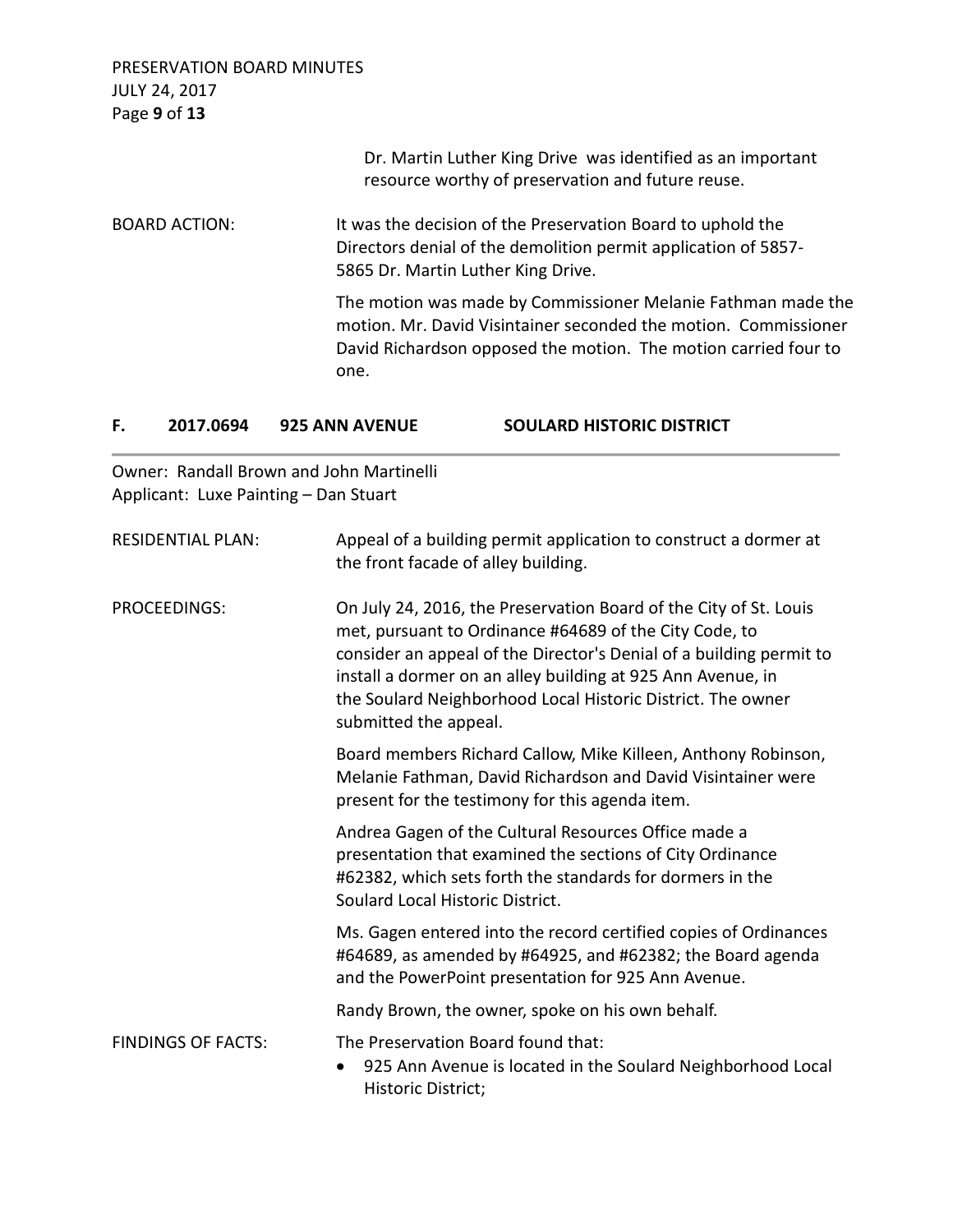PRESERVATION BOARD MINUTES JULY 24, 2017 Page **10** of **13**

|                      | The alley-facing façade of the building is considered to be a<br>$\bullet$<br>Semi-Public Façade under the Soulard Historic District<br>standards;<br>The proposed dormer is not based on a Model Example, and<br>$\bullet$<br>therefore does not meet the standards.                                                                         |
|----------------------|-----------------------------------------------------------------------------------------------------------------------------------------------------------------------------------------------------------------------------------------------------------------------------------------------------------------------------------------------|
| <b>BOARD ACTION:</b> | It was the decision of the Preservation Board to uphold the<br>Director's denial of the building permit, as the proposed dormer<br>does not comply with the Soulard Historic District Standards.<br>The motion was made by Commissioner David Richardson and<br>seconded by Commissioner David Visintainer. The motion passed<br>unanimously. |

# **G. 2017.0933 1000 SPRUCE STREET CUPPLES STATION LANDMARK DISTRICT NATIONAL REGISTER DISTRICT**

Owner: Ballpark Lofts – Jerry Altman Applicant: Wheelhouse – Steven Savage

| <b>RESIDENTIAL PLAN:</b> | Appeal of a building permit application to install overhead<br>doors on previously approved canopy.                                                                                                                                                                                                                                                                                                                      |
|--------------------------|--------------------------------------------------------------------------------------------------------------------------------------------------------------------------------------------------------------------------------------------------------------------------------------------------------------------------------------------------------------------------------------------------------------------------|
| <b>PROCEEDINGS:</b>      | On July 24, 2017, the Preservation Board of the City of St. Louis<br>met, pursuant to Ordinance #64689 of the City Code, to<br>consider an appeal of the Director's denial of an application to<br>install overhead garage doors on an existing metal canopy on<br>Cupples Building No. 8 at 1000 Spruce Street, in the Cupples<br>Station City Landmark District. The appeal was submitted by the<br>project architect. |
|                          | Board members Richard Callow (Chair), Michael Killeen, David<br>Visintainer; Melanie Fathman; Anthony Robinson and<br>Tiffany Hamilton were present for the testimony for this agenda<br>item. Commissioner David Richardson recused himself from this<br>portion of the hearing.                                                                                                                                        |
|                          | Jan Cameron of the Cultural Resources office made a presentation<br>that examined the sections of Ordinance #64689 amended by<br>Ordinance #64925, the enabling legislation, which sets forth the<br>standards for Cultural Resources Office and Preservation Board<br>review of City Landmark and Landmark District buildings. She<br>indicated that while there are no Landmark Standards for the                      |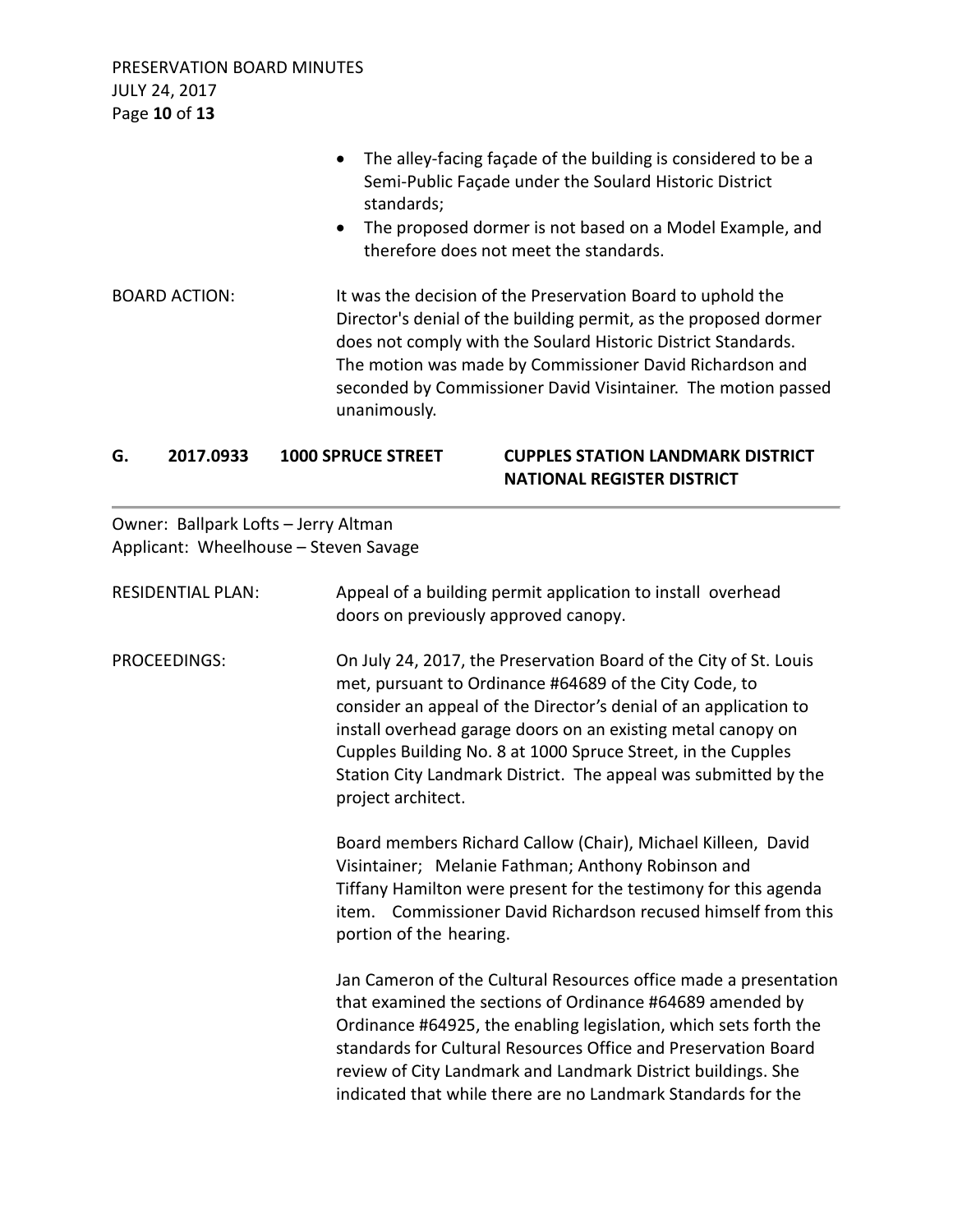PRESERVATION BOARD MINUTES JULY 24, 2017 Page **11** of **13**

> District, Ordinance #64689 specifically states that in that case, the proposed project should be reviewed in light of the intent of the Ordinance and the Landmark District. Ms. Cameron stated that the installation of the overhead doors had the appearance of garage doors and would be deleterious to the Landmark and District, as the alteration would obscure the first story arcading and would be an inappropriate contemporary addition to the Landmark building. She also said that the Cultural Resources Office staff was concerned about the precedent approval of the doors would create.

Ms. Cameron submitted a letter from  $7<sup>th</sup>$  Ward Alderman Coatar that stated his support for the project, and a letter from the Downtown Neighborhood Association, also in support of the project.

Steven Savage, of the Wheelhouse restaurant, the tenant, submitted a letter from the building owner, Ballpark Lofts Condominium III, Jerry Altman, in support of the project. He presented a PowerPoint showing the existing outdoor space and canopy, and photos of a temporary plastic enclosure that has previously been used. He stated also that the ends of the canopy would be closed with fixed glass panels or additional overhead doors if possible.

William Elliott, of Kenrick Design, the architect for the project, spoke in support and stated that the doors would be closed only in three winter months of the year, and could be a compatible color with the existing canopy, and that it would represent a great improvement over the temporary enclosure.

Ms. Cameron, on redirect, requested that should the Preservation Board consider granting an exception to the proposal, that the Board place conditions on the installation: that the door mechanism be hidden; that the bottom panels of the doors be glazed, not solid; and that the doors be closed only the three winter months of the year.

FINDINGS OF FACTS: The Preservation Board found that:

• The installation of overhead metal glass doors to the existing canopy is not appropriate in design, material and detailing to the historic character of the landmark building and district.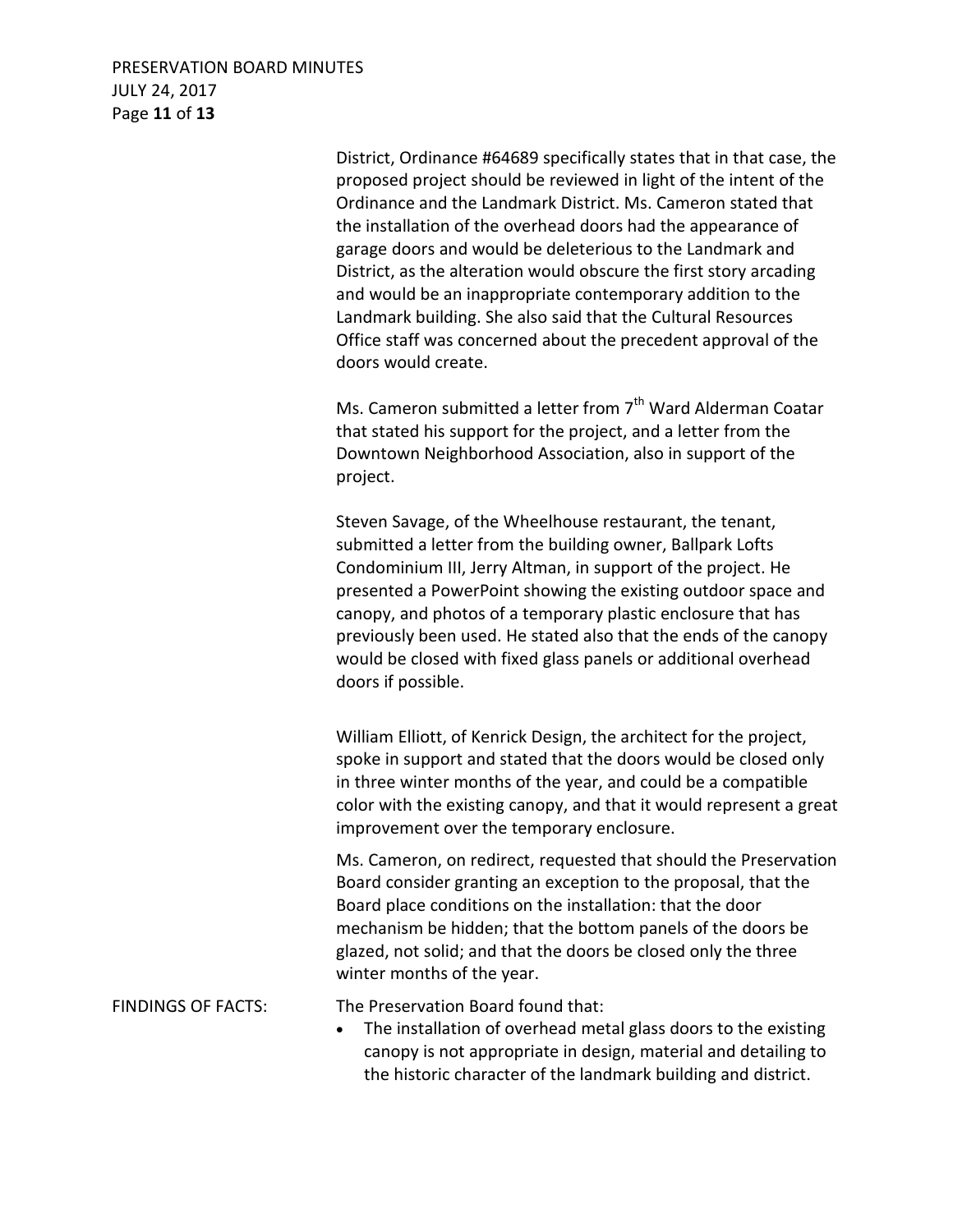|                      | The east façade where the canopy is located faces 10 <sup>th</sup> Street.<br>$\bullet$<br>Although $10^{th}$ is currently not a through-street, the canopy and<br>doors will be a prominently feature on Spruce.<br>The doors will be used only three months of the year, in<br>$\bullet$<br>inclement winter weather; otherwise the canopy will remain<br>open.<br>The colors of the doors will be matched to the canopy and the<br>$\bullet$<br>owner has agreed to replace the solid panels at the bottom of<br>each door with glazing.                                                                                |
|----------------------|----------------------------------------------------------------------------------------------------------------------------------------------------------------------------------------------------------------------------------------------------------------------------------------------------------------------------------------------------------------------------------------------------------------------------------------------------------------------------------------------------------------------------------------------------------------------------------------------------------------------------|
| <b>BOARD ACTION:</b> | It was the decision of the Preservation Board to overturn the<br>Director's denial of the installation of overhead doors with the<br>following conditions: (1) that the doors will be closed only three<br>months of the year; (2) that the overhead mechanisms will not be<br>visible; (3) that the doors will have no dark panels; and (4) that<br>the north and south ends of the canopy be enclosed with fixed<br>glass not overhead doors. The motion was made by Commissioner<br>Melanie Fathman and seconded by Commissioner Anthony<br>Robinson. Mr. Killeen opposed the motion. The motion passed<br>four to one. |

# **H. 2017.0964 2660 NEBRASKA AVENUE FOX PARK HISTORIC DISTRICT**

Owner/Applicant: Midwest Damage Assessment Inc. – Patrick Khalatians

| <b>RESIDENTIAL PLAN:</b><br>PROCEEDINGS: | Appeal of a building permit application to replace five windows.<br>On July 24, 2016, the Preservation Board of the City of St. Louis<br>met, pursuant to Ordinance #64689 of the City Code, to<br>consider an appeal of the Director's Denial of a building permit to<br>replace five windows on a Public Facade at 2660 Nebraska<br>Avenue, in the Fox Park Local Historic District. The owner<br>submitted the appeal. |
|------------------------------------------|---------------------------------------------------------------------------------------------------------------------------------------------------------------------------------------------------------------------------------------------------------------------------------------------------------------------------------------------------------------------------------------------------------------------------|
|                                          | Board members Richard Callow, Tiffany Hamilton, Mike Killeen,<br>David Richardson, Anthony Robinson, Melanie Fathman and David<br>Visintainer were present for the testimony for this agenda item.                                                                                                                                                                                                                        |
|                                          | Andrea Gagen of the Cultural Resources Office made a<br>presentation that examined the sections of City Ordinance<br>#66098, which sets forth the standards for windows in the Soulard<br>Neighborhood Local Historic District.                                                                                                                                                                                           |
|                                          | Ms. Gagen entered into the record certified copies of Ordinances<br>#64689, as amended by #64925, and #66098; the Board agenda                                                                                                                                                                                                                                                                                            |